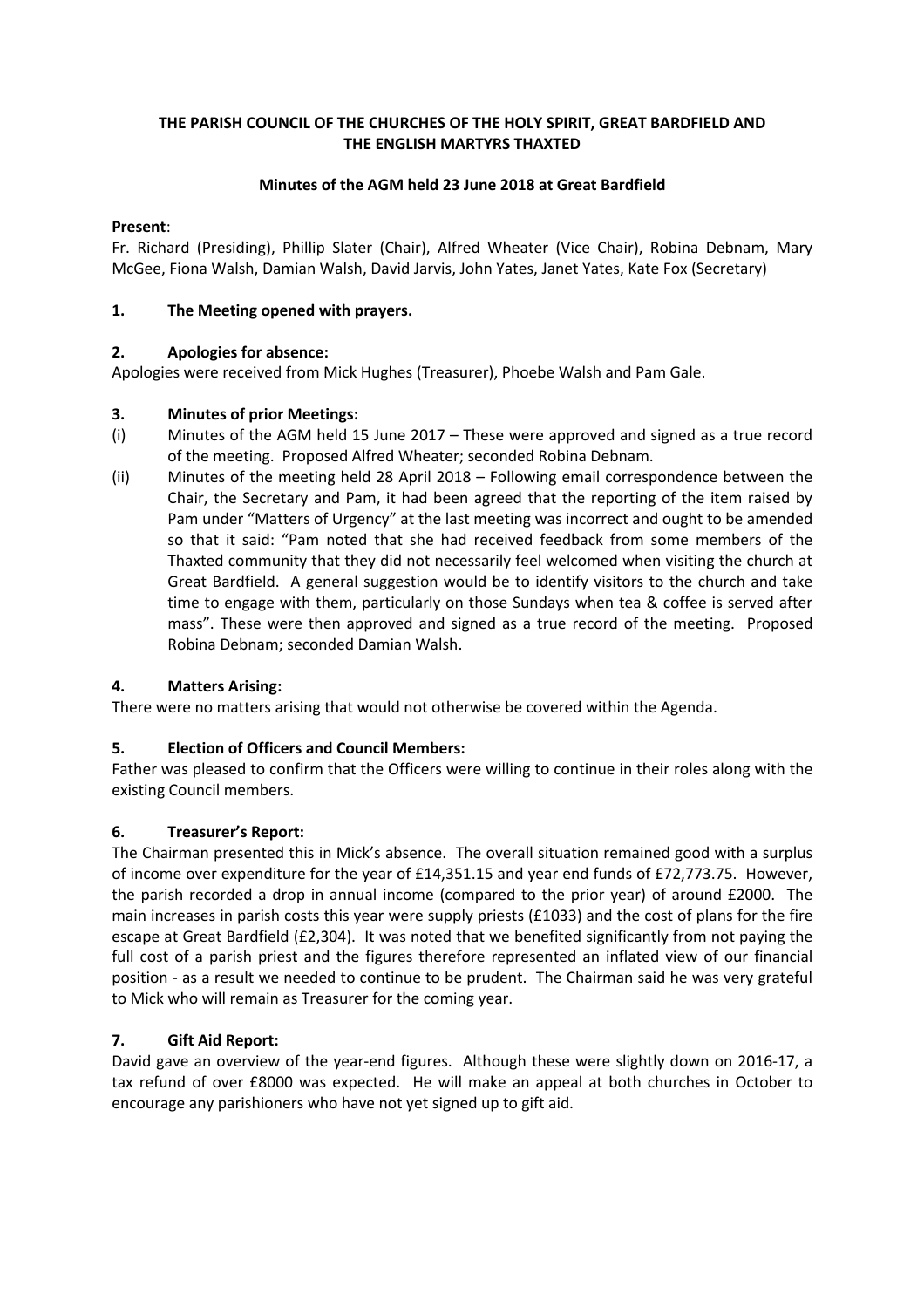## **8. General Data Protection Regulations:**

Phillip presented an overview of the current position, referring to the documents already circulated to the members of the Council and noting that we were well on our way to compliance in line with our legal obligations and the expectations of the Diocese. He confirmed that Data Privacy Notices were now displayed at both our churches setting out an overview of the nature of the individual data covered, our obligations and how individual data is handled and treated. In addition:

- Consent Forms: Phillip had prepared consent forms to cover: (i) General Communications, (ii) the Sacraments; and (iii) Housebound and Long Term Illness. These consent forms were to be completed by parishioners as appropriate. Appeals would be made at both churches to that end.
- Data Audit: Phillip had also prepared a form of audit document in relation to church activities. This needed to be reviewed by Council members and completed as necessary (or any queries/clarifications passed to Phillip). Fiona asked if the Children's Liturgy could be added and Phillip will make the necessary amendments.

There was an overall discussion about GDPR and the need to examine: (i) what information was retained about parishioners within the parish; (ii) why it was retained & by whom; and (iii) whether it needed to be retained (& by whom). As part of that discussion, it was confirmed that the parish did not need to appoint a specific Data Protection Officer. Only the Diocese would be considered to be a "data controller" and therefore a Data Protection Officer was only required to be appointed at Diocesan level. Fiona asked about the use of Facebook and WhatsApp as this was more relevant to many younger parishioners; Phillip informed the meeting that use of this means of communication would not necessarily be subject to specific permissions or consents (over and above the implied consent given when individuals accepted an invitation to join a particular Facebook page or WhatsApp Group) but this would need to be kept under review. Robina raised a question for clarification regarding contact details she holds and it was confirmed numbers could not be passed to third parties without permission.

Website: The Meeting agreed that this needs refreshing and updating but it was not felt necessary to pay for this to be done by an external body/person. Roger said he would look at this. The website would be a useful means of dealing not just with GDPR but all aspects of parish work and communication (e.g. mass times and other key dates should be available via the site). In regard to mass times Robina mentioned the update in the BT – Kate said she would deal with this and Robina would contact the Villager.

There was stress on the importance of cascading information down and Phillip said he planned to talk at mass in each parish, explaining what and why we are doing this and also hoped to write a short summary that could be posted in each church. Fiona would also help the process by attaching consent forms to the e-mails she sends to parents/guardians for Children's' Liturgy and Sacramental occasions. Alfred suggested e-mailing consent forms, where possible, would be a way of ensuring maximum coverage as well as making forms available in the churches.

## **9. Liturgical Items:**

National Ecumenical Congress Liverpool 7/8/9 September 2018: Robina reported that the SofG met on the Tuesday prior to the parish AGM but it did not appear they have anything planned for this occasion. She suggested that we could have Holy Hour before the exposition of the Blessed Sacrament on Friday 7th in Great Bardfield, mass and Holy Hour on Saturday 8th in Thaxted and something else on Sunday 9th in Great Bardfield. The Bishops and Holy Father have been asking about devotion to the Blessed Sacrament and they recommend time is taken to genuflect. Nothing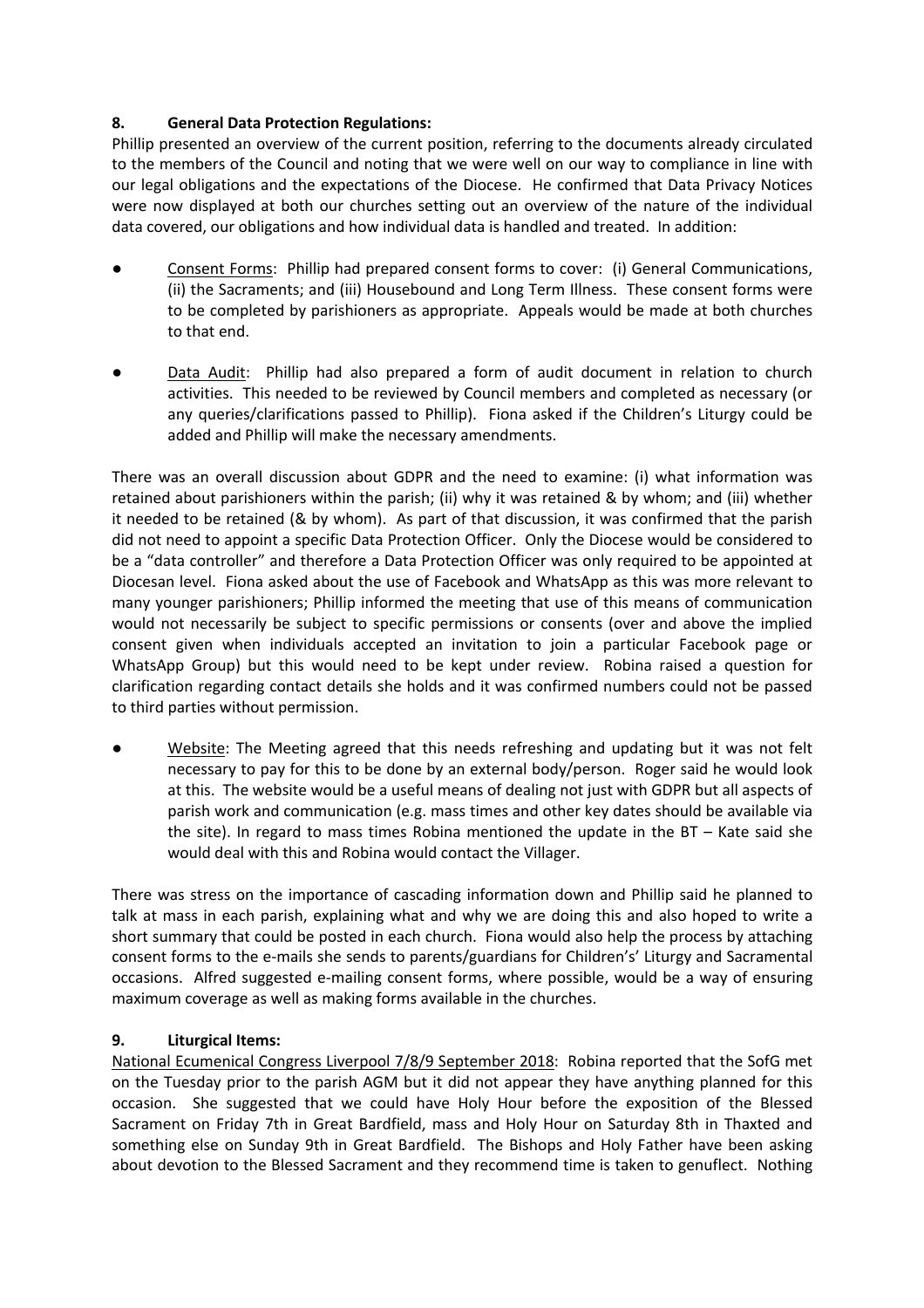has come out of the Diocese about the event - it was suggested that Adele Angel (Executive Coordinator Evangelisation) might be able to help and Robina agreed to contact her.

Youth: Fiona reported that there were six Confirmations and six First Holy Communions with a joint Service of Reconciliation held earlier in the year.

#### **10. & 11. Ginger Group/Deanery Report:**

Damian outlined the current position and explained that the GG had completed their key tasks for the moment in relation to the 'restructuring' phase of Bishop Alan's plan for the Diocese. Comprehensive responses to the Request for Proposals issued by the Diocese in September 2017 and the First Formal Proposal issued by the Diocese at the beginning of Advent 2017 had been submitted on behalf of the parish taking into account the work of the GG and the extensive feedback from parishioners. Bishop Alan has since made a new video for distribution to all parishes providing general feedback and parishes have been invited to discuss that feedback further and respond/raise questions if felt necessary.

In addition, Steve Webb, Director of Development, had prepared a comprehensive letter of feedback for all parishes in the DIocese. It was noted that, for the most part, the content of the letters sent to the parishes was the same and of generic application. In each case, the letters contained one or two paragraphs of specific feedback relevant to the specific parish. The feedback for Great Bardfield and Thaxted was brief but important - recognising the vibrancy of our parish, our significant effort to present constructive ideas, and our work with and leadership among other parishes within the North Essex Deanery.

After a full discussion, it was agreed that until the Diocese re-engaged with the parish further during the latter part of 2018 about its plans for 'restructuring', the efforts of the GG should now turn to the plans and initiatives of the Diocese around 'renewal'. For future meetings of the GG it was agreed that Alfred and Robina would take a co-chair role, establish a parish 'core renewal team' together with certain others and become the representatives of the parish at future SoG meetings.

Damian reminded the Meeting that the Diocese had established a certain protocol regarding the nomination and acceptance of Stewards of the Gospel and we should ensure that protocol is followed. He also spoke about the need for lines of communication between the Diocese, the Stewards of the Gospel, our parish and the members of our GG to be clear and aligned with the expectations of (and information held by) the Diocese. This was duly noted and Phillip took away the task of initial liaison with the Diocese to discuss and take forward the process for nomination of our Stewards in conjunction with Fr Richard.

Alfred and Robina were to reconsider and confirm to Fr Richard after the meeting their willingness to be nominated as Stewards of the Gospel for the parish. Alfred also noted that Linda had attended the last SoG meeting and was keen to continue to attend and play a role. It was felt that we perhaps needed to seek a SoG representative from Thaxted (rather than having 3 from Gt Bardfield), although it was also recognised that no volunteers had yet come forward from Thaxted.

Phillip agreed to seek further guidance from the Diocese as to how many Stewards would be appropriate in order to ensure our overall representation was in line with other parishes etc. and the Meeting agreed to allow until the next Council meeting to see whether any Thaxted representative(s) might be forthcoming.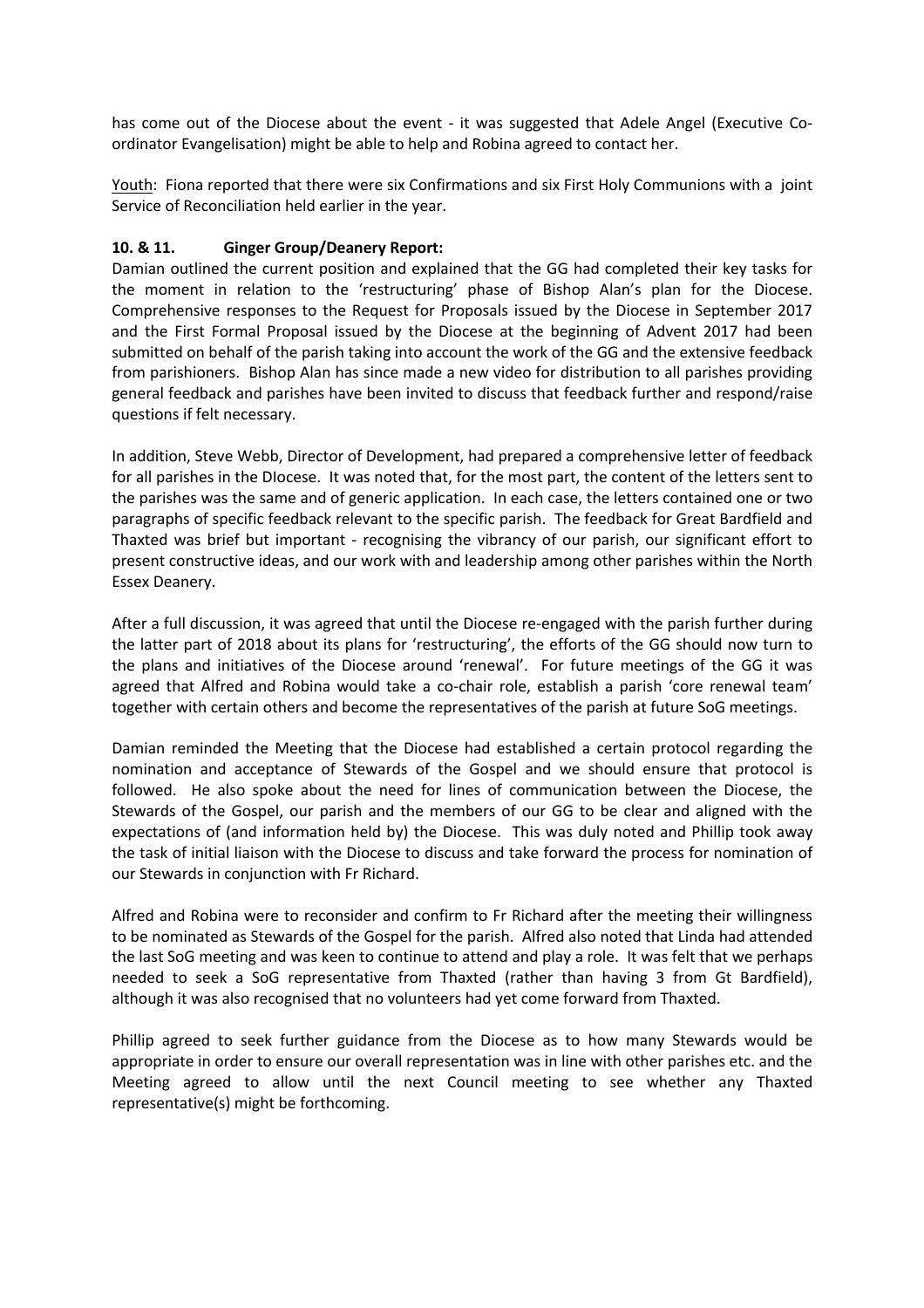More immediately in relation to the GG, Robina said that there was still the need to kick-start discussions among the GG and the wider parish about renewal initiatives for our parish. She suggested a meeting for 7 July 2018 and this was agreed.

## **12. Safeguarding:**

It was reported that Linda, Jenny (Balcombe), Fiona, Phoebe, Robina, Damian, Janet and John had all completed their DBS checks whilst Meghan (Butt) and Clementine (Walsh) were in the process. John Yates noted that Eucharist Ministers who make house visits must undertake the necessary checks.

## **13. Health & Safety:**

John said that everything is under control although our H&S check is outstanding. As soon as the fire escape is installed at Great Bardfield this will be undertaken. He mentioned that Our Lady's House smoke detectors should be looked at and brought up to date. He also reminded the Council of the rules about leaving candles burning – although T lights might be OK. Robina asked about insurance in regard to the upcoming Alpha group meetings and it was confirmed this was covered.

# **14. Buildings:**

Fire Escape: Alfred brought everyone up to date in regard to the delayed planning permission, his conversations regarding building regulations and the subsequent delay in BDC granting approval which was delaying the whole process.

Use of Parish Office: Phillip suggested that the former study would be ideal for a parish office especially in the light of GDPR as we could have a lockable room for files and to locate a laptop connected to the existing (brand new) copier/printer. This was agreed.

## **15. Chairman's Report:**

The report had been circulated prior to the meeting and David wished to record his appreciation for such a detailed and comprehensive report that covered all aspects of the year.

Phillip summarised the report which identified some defining moments. He said dialogue with the diocese is good and this will continue. We valued the work of the Ginger Group which had proved extremely important in responding appropriately to the Diocesan 'restructuring and renewal' programme.

Working with the young of the parish is vital and we are grateful to Fiona for her continued commitment to leading Sunday liturgy for children, catechism for our youth and preparation for Confirmation. Also to Jenny Balcombe for her leadership of the First Holy Communion programme. As a correction to the initial draft report it was noted that there had in fact been four baptisms in the 2017-18 year. The work of our Eucharistic Ministers, at both churches, has been absolutely fantastic and particularly valued during Fr Richard's period of illness.

Highlighting some other key roles and activities he said we were fortunate to have the services of Mick Hughes who continues to act as Treasurer and John Yates who ensures our Health & Safety audit is maintained. He mentioned the Alpha Group and the thriving music aspect of our services.

Volunteering: Phillip said that as with all organisations the role of volunteers is invaluable, whether rotas for coffee mornings, flowers, cleaning, fire warden and so on. There was a special mention for those who helped redecorate the lobby/washroom.